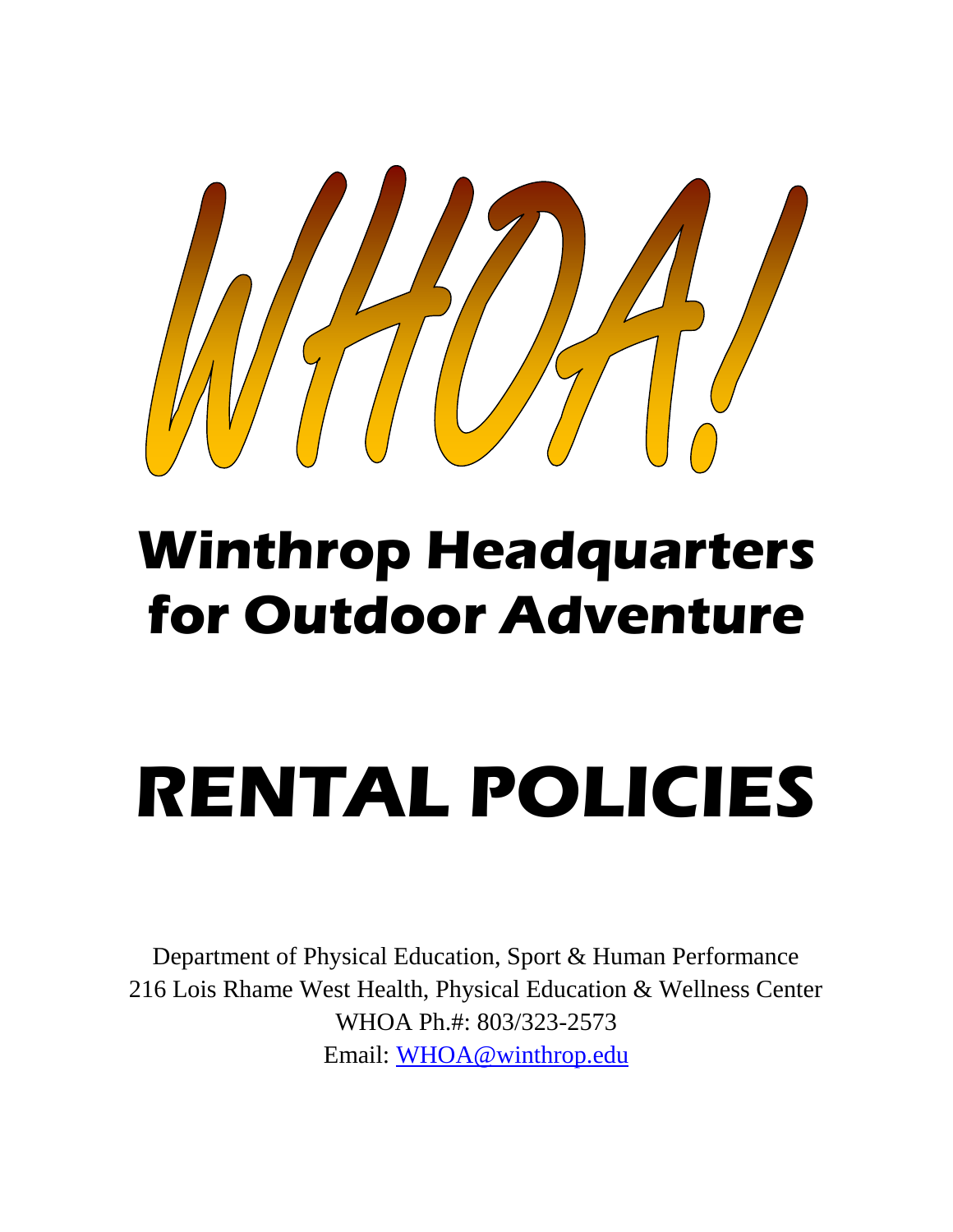## **Mission Statement**

 "The mission of *Winthrop Headquarters for Outdoor Adventure* is to promote the health and wellness of the campus community and to encourage a respect for and appreciation of natural environments by providing the students, faculty and staff of Winthrop University with opportunities, resources, and instruction necessary to engage the outdoors in a meaningful and responsible manner."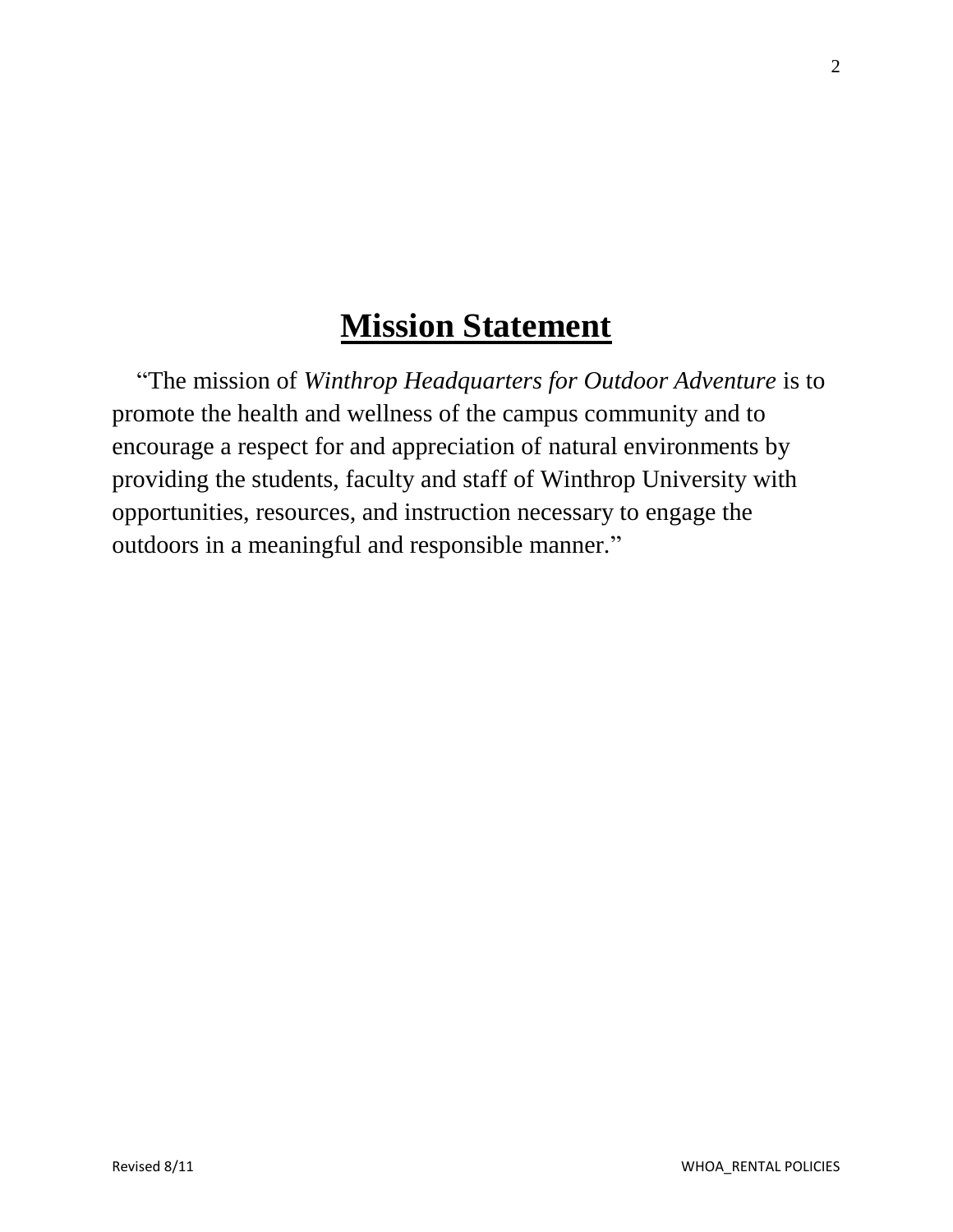#### **General Rental Information**

- To rent equipment you must be a valid Winthrop University student, faculty, or staff.
- Must have a valid Winthrop student or faculty/staff ID to present when renting or reserving equipment.
- Patrons may rent up to two of each type of item (ex: two tents, two packs, etc.).
- Items may be rented for a maximum of two weeks if deemed permissible.
- All equipment listed on the renters receipt is due in the same condition as issued by the specified due date.

#### **Group Rentals (WU Clubs & Organizations)**

- Group rentals are allowed and will be dealt with on an individual basis.
- Please contact WHOA a minimum of two weeks prior to the date the equipment is needed.
- Group Rental Agreement must be completed.
- Equipment may not be available on certain weekends due to its usage in outdoor education courses.

#### **Reservation Policies**

- All reservations must be made in person by the individual renting the equipment.
- Reservations are strongly encouraged to ensure availability of equipment, but are not required.
- All reserved equipment must be picked up by the specified deadline. Equipment not picked up by the deadline will be made available for other patrons to rent.
- The individual who reserved the equipment must be the one to pick up and pay for the equipment.
- Reservations may be made up to a maximum of 14 days in advance.

#### **Equipment Pick-up**

- During equipment pick-up, the WHOA staff-person will ensure that the rented item(s) are in good working order and will provide guidance instruction on how to properly use the rented item(s).
- Backpacks individual(s) will be shown how to properly wear and adjust backpacks.
- Tents during pick-up, the WHOA staff-person will demonstrate how to assemble, disassemble, and pack the rented tent and will ensure all materials are present.
- Stoves WHOA-staff will provide renter(s) with specific instruction on how to operate camping stoves and will demonstrate how to assemble and disassemble the stove.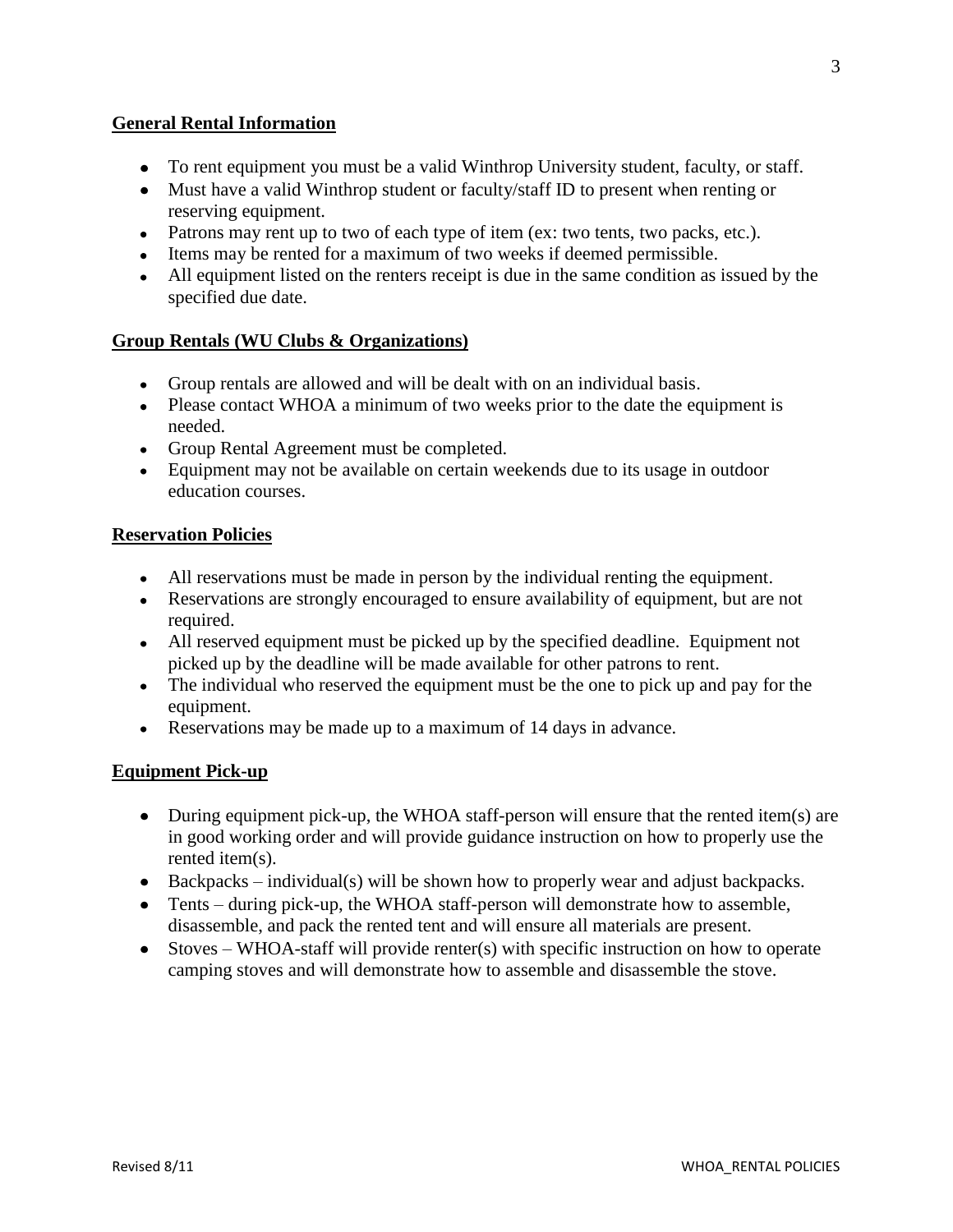#### **Boats (Kayaks)**

- Please reserve boats a minimum of 24 hours in advance, and pick up/return all boats by 4:00PM (Spring, Summer, Fall) in consideration of other patrons. Boats take longer to prepare and load, so reserving them in advance and picking them up/returning them by 4:00PM helps the WHOA staff and speeds up the rental process for yourself and others trying to rent equipment. During the schoolyear, boats will be available for pick-up on Friday afternoons or by appointment. Boat rental/pick-up during summer months is by appointment only.
- The renter is solely responsible for the loading/unloading of canoe(s) and kayak(s) onto or in their vehicle or trailer. WHOA will provide an information sheet with proper instructions for strapping a kayak to your vehicle. A car rack kit is provided as part of the rental agreement. A second person may be needed to load the kayaks. Liability requirements dictate that the client(s) must be responsible for the loading of the kayak on to the vehicle.
- Each kayak rental will include a lifejacket, emergency whistle, helmet, paddle, bilge pump for group rentals, and a portable car rack kit.

#### **Equipment Return**

- Return equipment to the WHOA during posted hours of operation or designated return times. DO NOT RETURN EQUIPMENT AT THE WEST CENTER FRONT DESK. The PESH Departmental office is located in 216 West Center.
- Please arrive a minimum of 30 minutes before closing time.
- Please allow approximately 15 minutes to check your equipment back in.
- Equipment does not need to be returned by the renter, other individuals may return the equipment. Individual(s) returning the equipment are responsible for paying any late or additional fees.
- When equipment is returned, WHOA staff will inspect equipment for assessment of any damage or required cleaning costs. When returning a tent, the renter will be expected to assemble the tent to ensure all materials are still present and in working order.

#### **Cancellations**

Please cancel reservations 24 hours in advance in consideration of other patrons.

#### **Rental Equipment Rates**

- *Daily* (Equipment is due back by 4PM the following day. Applies to weekday rentals only Monday – Thursday. Equipment is due back by 12PM on Fridays.)
- *Weekend* (Equipment is picked up on Friday afternoon and returned on Monday by 12PM)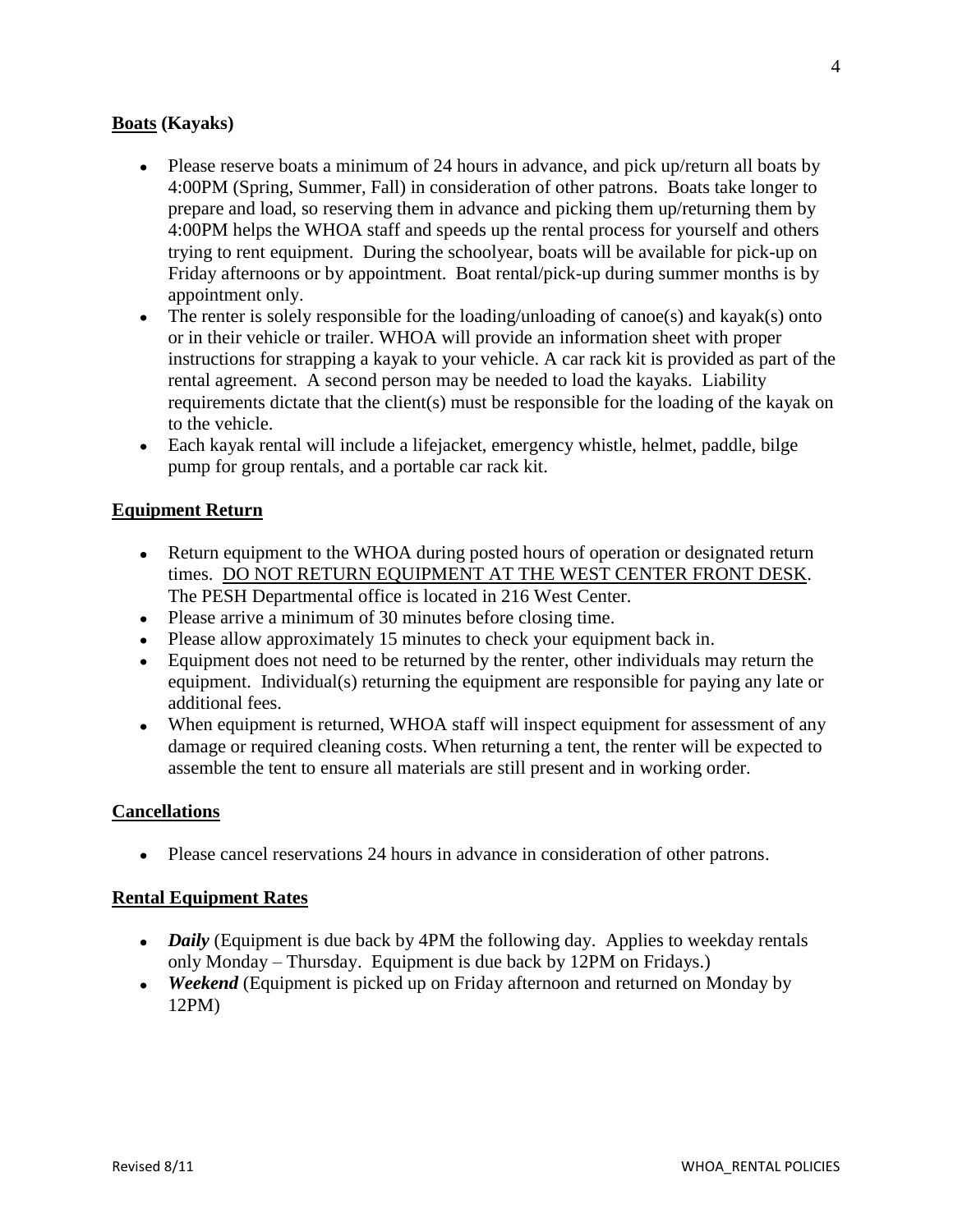#### **Payment**

- Payment for rented items is to be made at the time of equipment pick-up.
- Any assessed cleaning, replacement, damage, or late charges should be paid when equipment is returned (see below).
- Payment must be made by way of cash or a check made payable to "Winthrop University."
- When making payment, credit/debit card information must be provided as a security deposit. If a renter fails to return any/all rented equipment or refuses to pay damage or cleaning costs, the credit/debit card will be charged.
- NO REFUNDS WILL BE ISSUED!

#### **Late Charges**

All late equipment will be charged as follows:

*Late Charges = Daily Rental Rate x Number of Days Late* (Up to 30 days)

- Items not returned after 30 days Renter is responsible for the late charge and the replacement charge.
- Late charges are due upon return of the equipment.

#### **Cleaning Charges**

- Returned items are expected to be reasonably clean and dry.
- Do not wash tents or packs in washing machines! Cleaning and care guidelines will be provided by WHOA staff.
- $\bullet$  A cleaning charge of \$5, \$10, or \$15 per item will be assessed for equipment requiring cleaning. For Example: a \$5 charge may be the cleaning of a stove or drying of a tent, a \$10 charge may be spot cleaning a tent, and a \$15 charge may be a tent/backpack that is excessively soiled and requires significant cleaning.
- WHOA staff will assess cleanliness of returned equipment and if necessary, will determine the amount of the cleaning charge.

#### **Replacement/Damaged Charges**

Renters are responsible for the full replacement cost of all equipment not returned, damaged, lost, or stolen.

#### *WHOA CONTACT INFORMATION:*

Program Director: Mr. Geoff Morrow

Phone #: 803/323-2573

Email: [whoa@winthrop.edu](mailto:whoa@winthrop.edu)